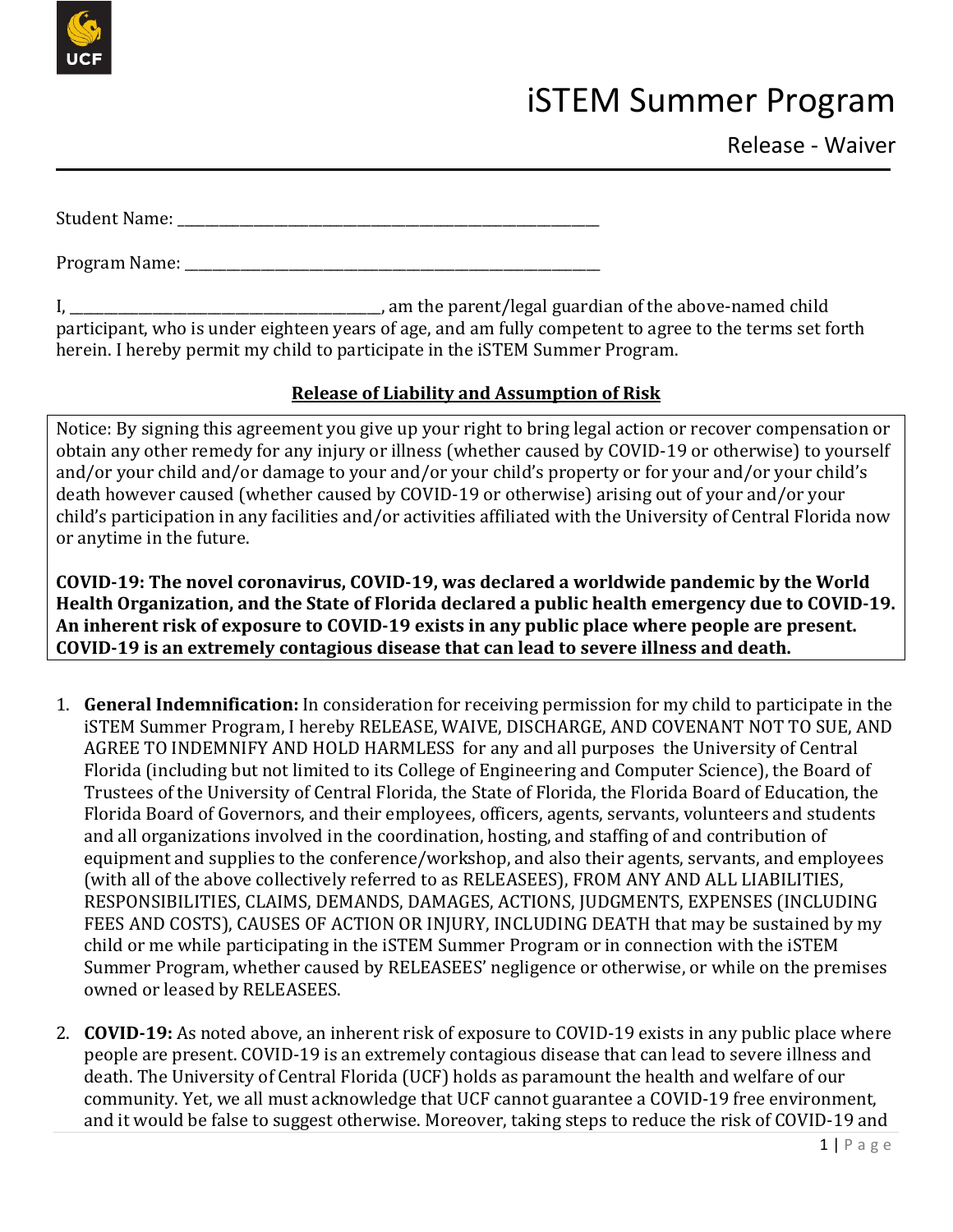

its spread is the shared responsibility of every individual participating in the Program. All participants in the Program are required to comply with all laws, orders, ordinances, policies, regulations, as well as guidance adopted by UCF as it relates to COVID-19. This guidance may evolve as circumstances warrant. UCF may require participants to leave UCF or suspend participation in the Program in the event a participant's continued presence poses a health or safety risk to the UCF community and/or other participants and/or staff in the program.

3. **COVID-19 Acknowledgement:** Each participant in the Program hereby agrees to adhere to UCF expectations intended to minimize risk of exposure to COVID-19 consistent with public health guidance, including, but not limited to, practicing social distancing and wearing appropriate face coverings or masks per UCF Policy EP-20-1.5

(https://policies.ucf.edu/documents/PolicyEmergencyCOVIDReturnPolicy.pdf). By initialing below, I hereby confirm that I have read, understood and hereby agree to abide by all UCF standards, guidelines and policies.

Parent/Guardian Initial

- 4. **COVID-19 Indemnification**: In consideration for receiving permission for participation in the Program, I hereby **RELEASE, WAIVE, DISCHARGE, AND COVENANT NOT TO SUE, AND AGREE TO INDEMNIFY AND HOLD HARMLESS** for any and all purposes THE UNIVERSITY OF CENTRAL FLORIDA, THE UNIVERSITY OF CENTRAL FLORIDA BOARD OF TRUSTEES, the STATE OF FLORIDA and the FLORIDA BOARD OF GOVERNORS and their respective officers, servants, agents, volunteers, or employees (herein collectively referred to as RELEASEES) **FROM ANY AND ALL LIABILITIES, RESPONSIBILITIES, CLAIMS, DEMANDS, CAUSES OF ACTION OR INJURY, ILLNESS, INCLUDING DEATH**, that may be sustained by me and/or my child due to or in conjunction with contracting **COVID-19** while participating in the Program in any way, whether caused by RELEASEES' negligence or otherwise, or while on the premises owned or leased by RELEASEES, or affiliated to the University of Central Florida.
- 5. **Assumption of Risk:** I acknowledge that the camp workshops may expose my child to various risks, including without limitation, the possibility of risk of serious personal injury to my child and others, and the possibility of risk of personal property damage or destruction. I VOLUNTARILY ASSUME FULL RESPONSIBILITY FOR ANY RISKS OF LOSS, PROPERTY DAMAGE OR PERSONAL INJURY, INCLUDING DEATH, that may be sustained by my child or me and all risks and consequences associated with or arising in connection with such participation, whether supervised or unsupervised. I further agree to indemnify and hold harmless the RELEASEES for any loss, liability, judgment, settlement, damage or costs, including courts costs and attorney's fees for both trial and appellate levels that may occur as a result of or in any way related to my child's or my participation in the iSTEM Summer Program, whether caused by RELEASEES' negligence or otherwise.
- 6. **No Insurance**: I understand that RELEASEES do not maintain any insurance policy covering any circumstance arising from my and/or my child's participating in the Program**, including any injury, illness or death that I and/or my child may sustain**. As such, I am aware that I should review my and/or my child's personal insurance coverage.
- 7. **Survey/Media Release:** I hereby grant permission to survey my child and me about the event. I understand that names are not collected on these written surveys and participation is voluntary. I